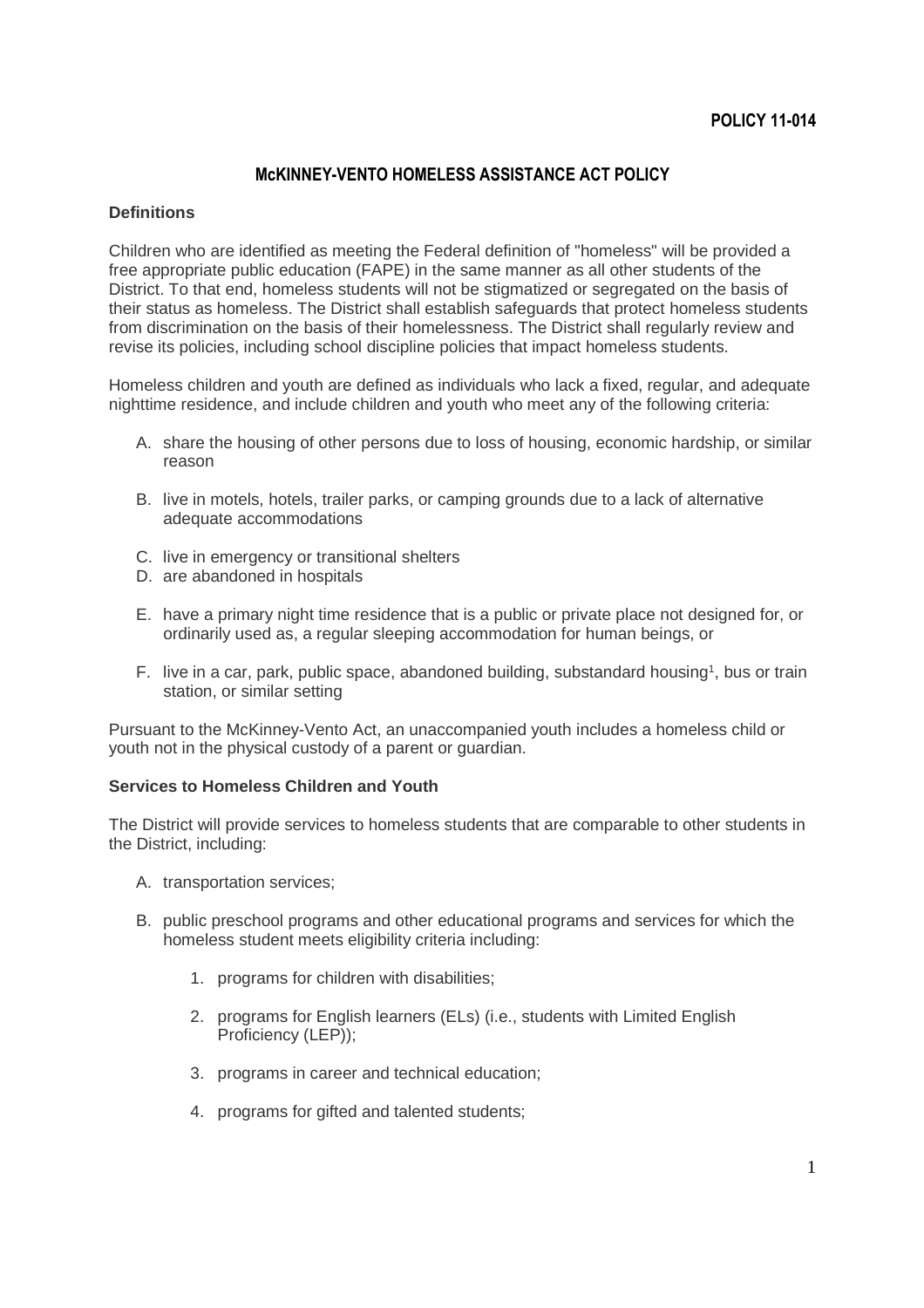- 5. school nutrition programs; and
- 6. before and after-school programs.

The Superintendent will appoint a Liaison for Homeless Children who will perform the duties as assigned by the Superintendent. Additionally, the Liaison will coordinate and collaborate with the State Coordinator for the Education of Homeless Children and Youth. Records usually maintained by the school must be kept so that they are available in a timely fashion if the child enters a new school or district. These records include immunization or other required health records, academic records, birth certificates, guardianship records, and evaluations for special services or programs. Procedures for inter-State records transfer between schools should be considered in order to facilitate immediate enrollment.

## **School Stability**

Maintaining a stable school environment is crucial to a homeless student's success in school. To ensure stability, the District must make school placement determinations based on the "best interest" of the homeless child or youth based on student-centered factors. The District must:

- A. continue the student's education in the school of origin for the duration of homelessness when a family becomes homeless between academic years or during an academic year; and for the remainder of the academic year even if the child or youth becomes permanently housed during an academic year; or
- B. enroll the student in any public school that non-homeless students who live in the attendance area in which the child or youth is actually living are eligible to attend.

When determining a child or youth's best interest, the District must assume that keeping the homeless student in the school of origin is in that student's best interest, except when doing so is contrary to the request of the student's parent or guardian, or the student if he or she is an unaccompanied youth. The school of origin is the school the student attended or enrolled in when permanently housed, including a public preschool. The school of origin also includes the designated receiving school at the next level for feeder school patterns, when the student completes the final grade level at the school of origin.

When determining the student's best interest, the District must also consider student-centered factors, including the impact of mobility on achievement, education, health, and safety of homeless students and give priority to the request of the student's parent or guardian, or youth (if an unaccompanied youth). The District also considers the school placement of siblings when making this determination.

If the District finds that it is not in the student's best interest to attend the school of origin or the school requested by the parent or guardian, or unaccompanied youth, the District must provide the individual with a written explanation and reason for the determination in a manner and form understandable to the parent, guardian or unaccompanied youth. This written explanation will include appeal rights and be provided in a timely manner.

### **Immediate Enrollment**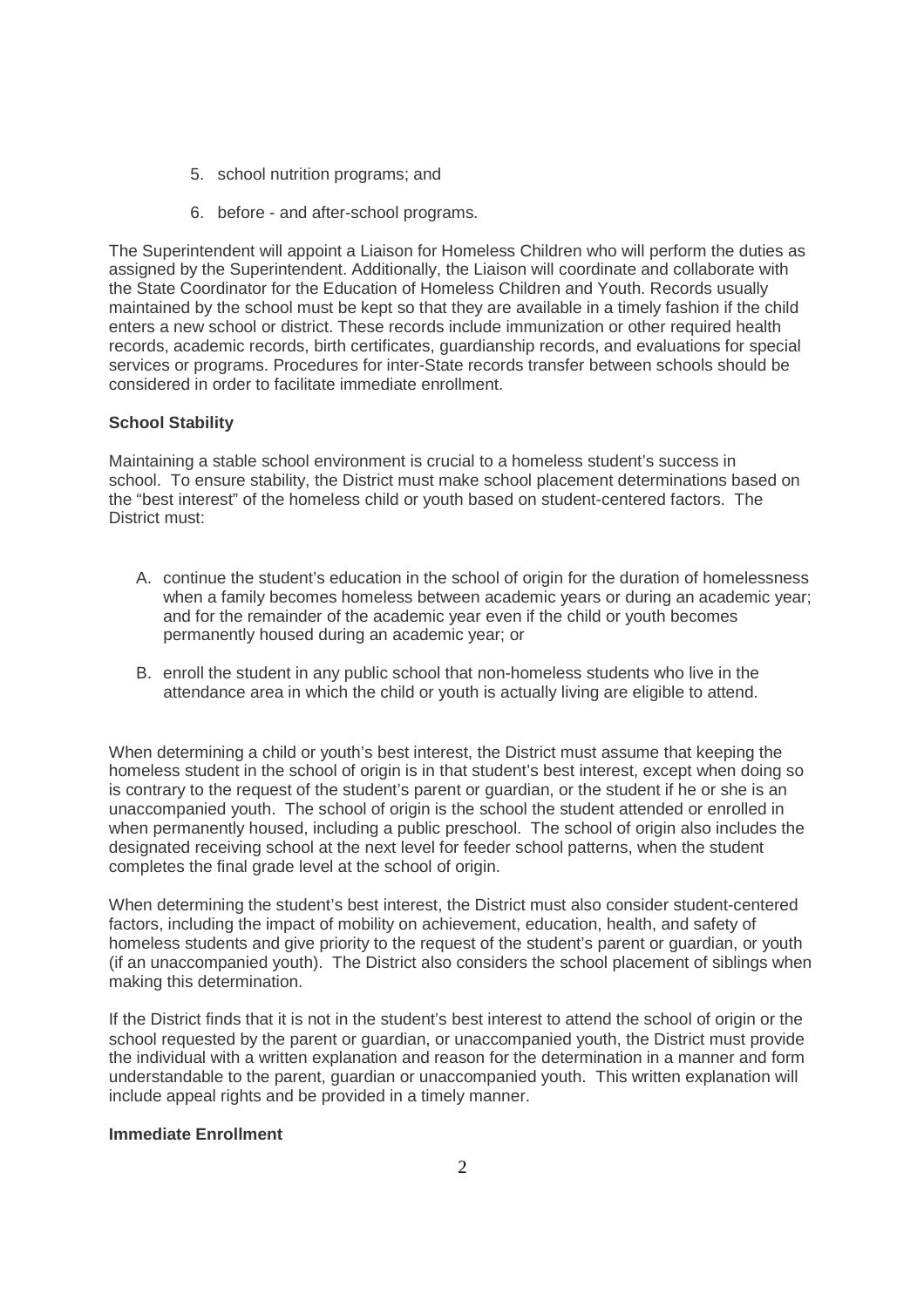The District has an obligation to remove barriers to the enrollment and retention of homeless students. A school chosen on the basis of a best interest determination must immediately enroll the homeless student, even if the student does not have the documentation typically necessary for enrollment, such as immunization and other required health records, proof of residency, proof of guardianship, birth certificate or previous academic records. The homeless student must also be enrolled immediately regardless of whether the student missed application or enrollment deadlines during the period of homelessness or has outstanding fines or fees.

The enrolling school must immediately contact the school last attended by the homeless student to obtain relevant academic or other records. If the student needs immunization or other health records, the enrolling school must immediately refer the parent, guardian or unaccompanied youth to the local liaison, who will help obtain the immunizations, screenings or other required health records. Records usually maintained by the school must be kept so that they are available in a timely fashion if the child enters a new school or district. These records include immunization or other required health records, academic records, birth certificates, guardianship records, and evaluations for special services or programs. Procedures for inter-State records transfer between schools should be considered in order to facilitate immediate enrollment.

In addition, the District will also make sure that, once identified for services, the homeless student is attending classes and not facing barriers to accessing academic and extracurricular activities, including magnet school, summer school, career and technical education, advanced placement, online learning, and charter school programs (if available).

#### **Transportation**

The District provides homeless students with transportation services that are comparable to those available to non-homeless students. The District also provides or arranges for transportation to and from the school of origin at the parent or guardian's request, or the liaison's request in the case of an unaccompanied youth. Transportation is arranged promptly to allow for immediate enrollment and will not create barriers to a homeless student's attendance, retention, and success.

- A. If the homeless student continues to live in the District, where the school of origin is located, transportation will be provided or arranged for the student's transportation to or from the school of origin.
- B. If the homeless student moves to an area served by another district, though continuing his/her education at the school of origin (which is in the District), the District and the district in which the student resides must agree upon a method to apportion responsibility and costs for transportation to the school of origin. If the districts cannot agree upon such a method, the responsibility and costs will be shared equally.
- C. When the student obtains permanent housing, transportation shall be provided to and from the school of origin until the end of the school year.

The District determines the mode of transportation in consultation with the parent or guardian and based on the best interest of the student.

In accordance with Federal law, the above transportation requirements still apply during the resolution of any dispute. The District will work with the State to resolve transportation disputes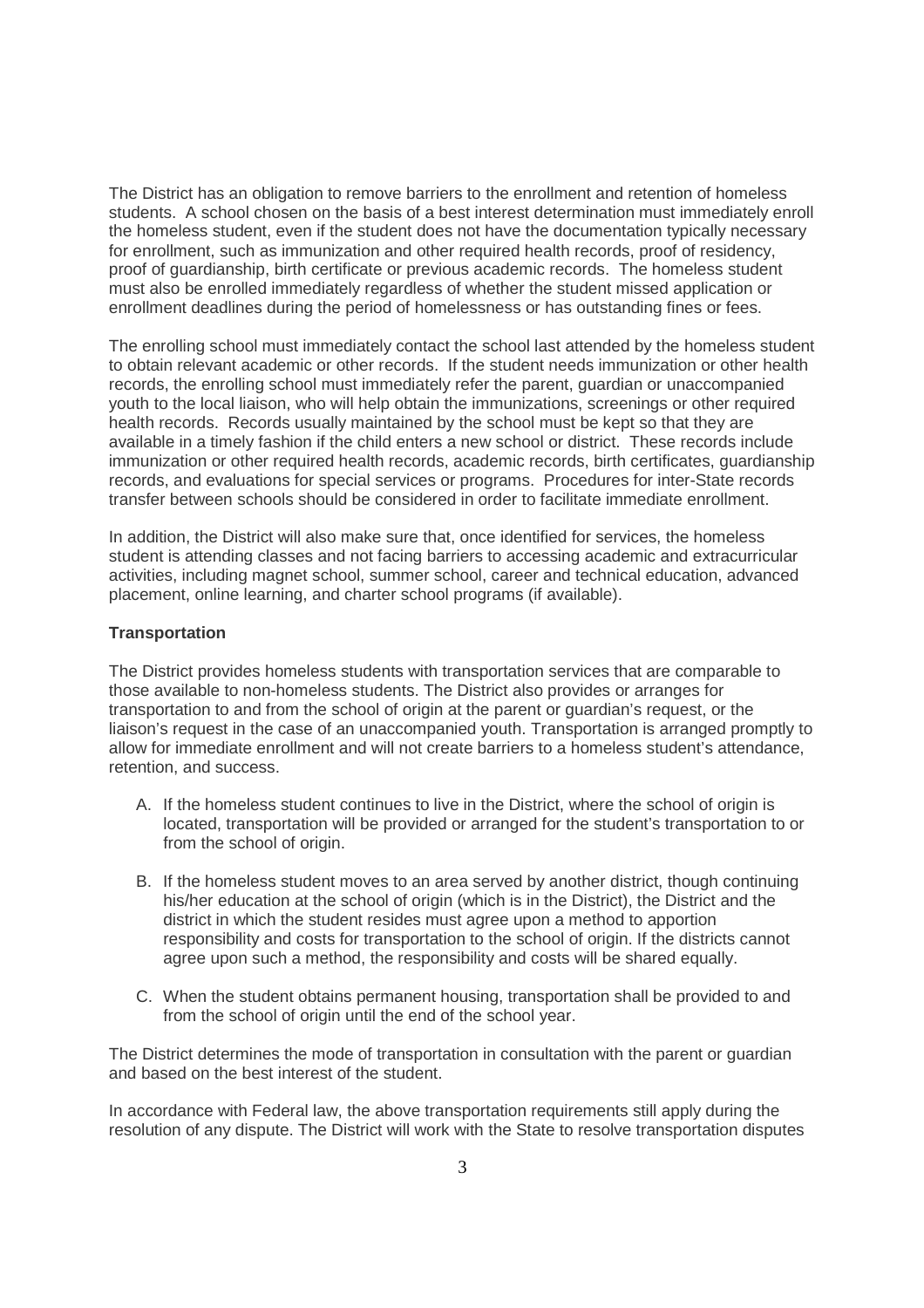with other districts. If the disputing district is in another State, the District will turn to the State for assistance as Federal guidance says that both States should try to arrange an agreement for the districts.

## **Dispute Resolution**

Homeless families and youths have the right to challenge placement and enrollment decisions. If a dispute arises between a school and a parent, guardian or unaccompanied youth regarding eligibility, school selection, or enrollment of a homeless student, the District must follow its dispute resolution procedures, consistent with the State's procedures. If such a dispute occurs, the District will immediately enroll the homeless student in the school in which enrollment is sought pending final resolution of the dispute, including all appeals. The student will receive all services for which they are eligible until all disputes and appeals are resolved.

Pursuant to State, District and Board of Education policies, the District will provide the parent, guardian or unaccompanied youth with a written explanation of all decisions regarding school selection and enrollment made by the school, District, or State, along with a written explanation of appeal rights.

The District's notice and written explanation about the reason for its decision will include, at a minimum, an explanation of how the school reached its decision regarding eligibility, school selection, or enrollment, including 1) a description of the proposed or refused action by the school, 2) an explanation of why the action is proposed or refused, 3) a description of other options the school considered and why those options were rejected, 4) a description of any other relevant factors to the school's decision and information related to the eligibility or best interest determination such as the facts, witnesses, and evidence relied upon and their sources, and 5) an appropriate timeline to ensure deadlines are not missed. The District must also include contact information for the Liaison and the State Coordinator, and a brief description of their roles. The District will also refer the parent, guardian or unaccompanied youth to the Liaison, who will carry out the dispute resolution process.

The District ensures that all decisions and notices are drafted in a language and format appropriate for low-literacy, limited vision readers, and individuals with disabilities. For children and youth and/or parents or guardians who are English learners or whose dominant language is not English, the District will provide translation and interpretation services in connection with all phases of the dispute resolution process pursuant to federal laws. The District will also provide electronic notices via email if the parent, guardian or unaccompanied youth has access to email followed by a written notice provided in person or sent by mail.

### **Public Notice**

In addition to notifying the parent or guardian of the homeless student or the unaccompanied youth of the applicable rights described above, the District shall post public notice of educational rights of children and youth experiencing homelessness in each school. In addition, the District shall post public notice of the McKinney-Vento rights in places that homeless populations frequent, such as shelters, soup kitchens, and libraries in a manner and form understandable to the parents and guardians and unaccompanied youths.

### **Records**